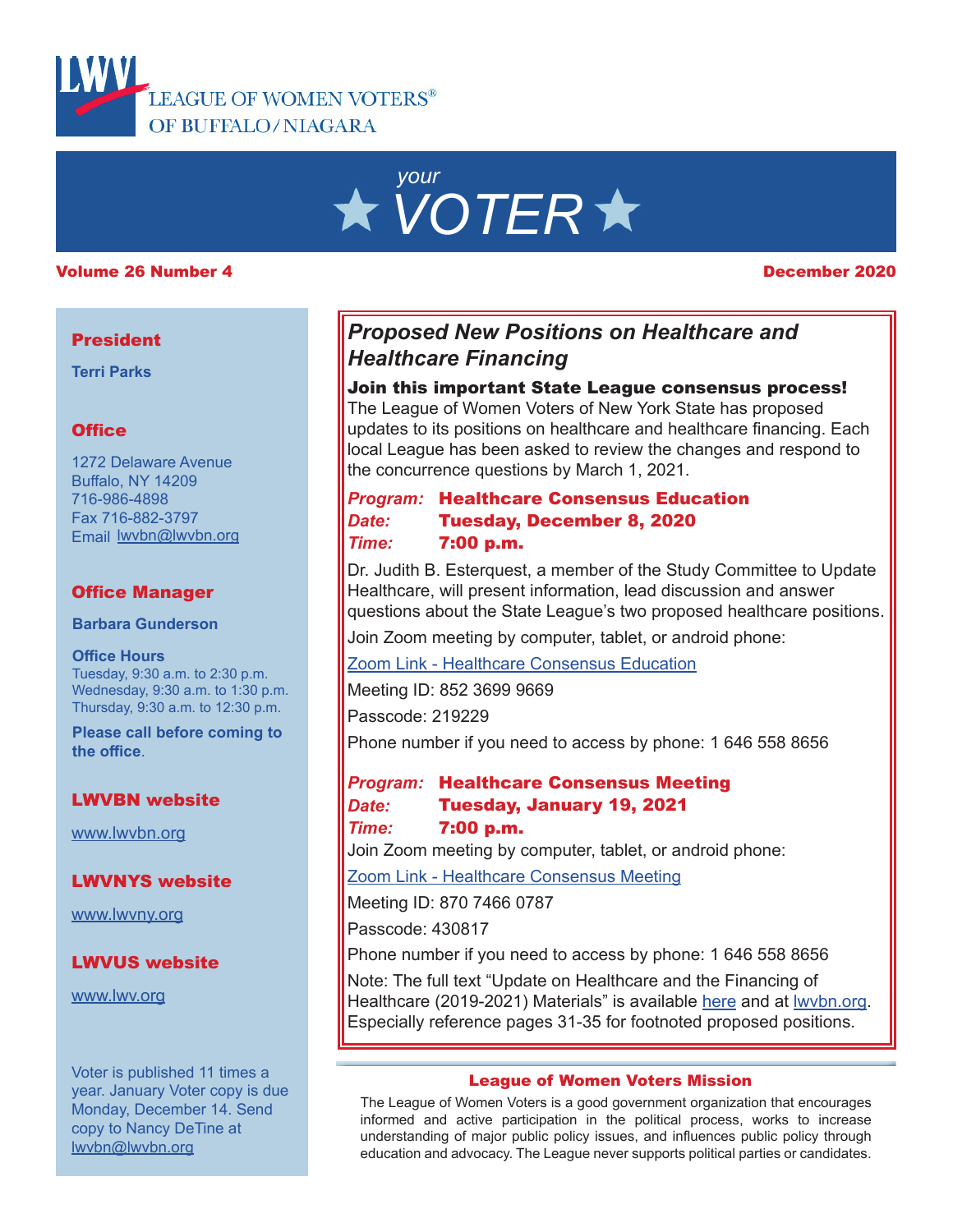# President's Report

"The only constant in life is change!" Heraclitus. The Greek philosopher was so correct. When we accept the truth of his words, we can adapt to new and challenging situations more easily and realize that today's changes may be serendipitous as well as challenging. The change to virtual gatherings has made it much easier to plan wardrobe! We can see and hear each other safely and attend many events at little or no cost that take place far from us. Zoom is my new language to help me keep my brain working! It is environmentally friendly too! No carbon-emitting vehicles are needed!

The League is undergoing change also. We have a new office manager. I am excited to announce that Victoria Mueller has accepted the position. She has begun to learn the role, and already is the voice on the phone and the fingers on the keyboard responding to your questions and requests. Barbara Gunderson and she are working together, so that the change will be seamless. I'm certain you will welcome Victoria to the League. Barbara will be able to breathe easier as she will have only Voter Service and Youth Program activities in her portfolio.

As I write this, much of Erie County has been coded orange. It is unfortunate that we still have an appreciable number of people who haven't taken Covid-19 seriously enough to limit their contacts and practice social distancing. That and the need to be indoors much of the time have certainly contributed to the rise in the number of positive cases. This change means the League office will remain officially closed for now for members. If you need something, please use the phone or, better still, email the office at lwvbn@lwvbn.org with your request. Someone will be there at least once each week to check the mail and do anything that cannot be done remotely. Both Barbara and Victoria have a remote connection to the office computer, so they can do most things from home.

One more change that I'd like to note is that there will be only six more issues of the Voter where I'll be writing the president's column. At the 2021 annual meeting, members will elect a new president. We have another option for that. If any member would be willing to step up, our bylaws provide that the board can select a president-elect to serve the remainder of this year on the board solely to learn the role of this League's president and then become president for a two-year term. If you think you might be interested, please contact me at lwvbn@lwvbn.org. We can talk about the role of president and how I am willing to help the incoming president. I will not be a member of the board after my term ends, but I will gladly provide behind-the-scenes assistance as requested and also continue to be an active participant in many League activities.

*Terri Parks*

#### **How the League Reaches Consensus**

Consensus, or membership understanding and agreement, is the basis of the grassroots character and effectiveness of the League of Women Voters. The League is a study and action organization. It is important to have a clear expression of member views to determine what action to take. Consensus-taking is a complex procedure at the local, regional, state, and national levels; it is puzzling to new members and challenging to experienced leaders.

Consensus is a process whereby members participate in a group discussion of an issue. The "consensus" reached by members through group discussion is not a simple majority, nor is it unanimity; rather, it is the overall "sense of the group" as expressed through the exchange of ideas and opinions.

Preparing for the meeting involves extensive membership participation and that members be as well informed as possible on the issue. A resource committee is responsible for preparing a discussion outline based on fact sheets and articles to create interest to members and increase their understanding of the issues involved. The resource committee should not only give needed information but bring in pro and con arguments not covered and make sure all viewpoints are expressed.

Once consensus is agreed by a local league, the results are sent to the appropriate board (State or National League board). Here the results of all local League consensus reports are reviewed and the position is either approved or disapproved.

*From the Syracuse November-December 2020 Voter*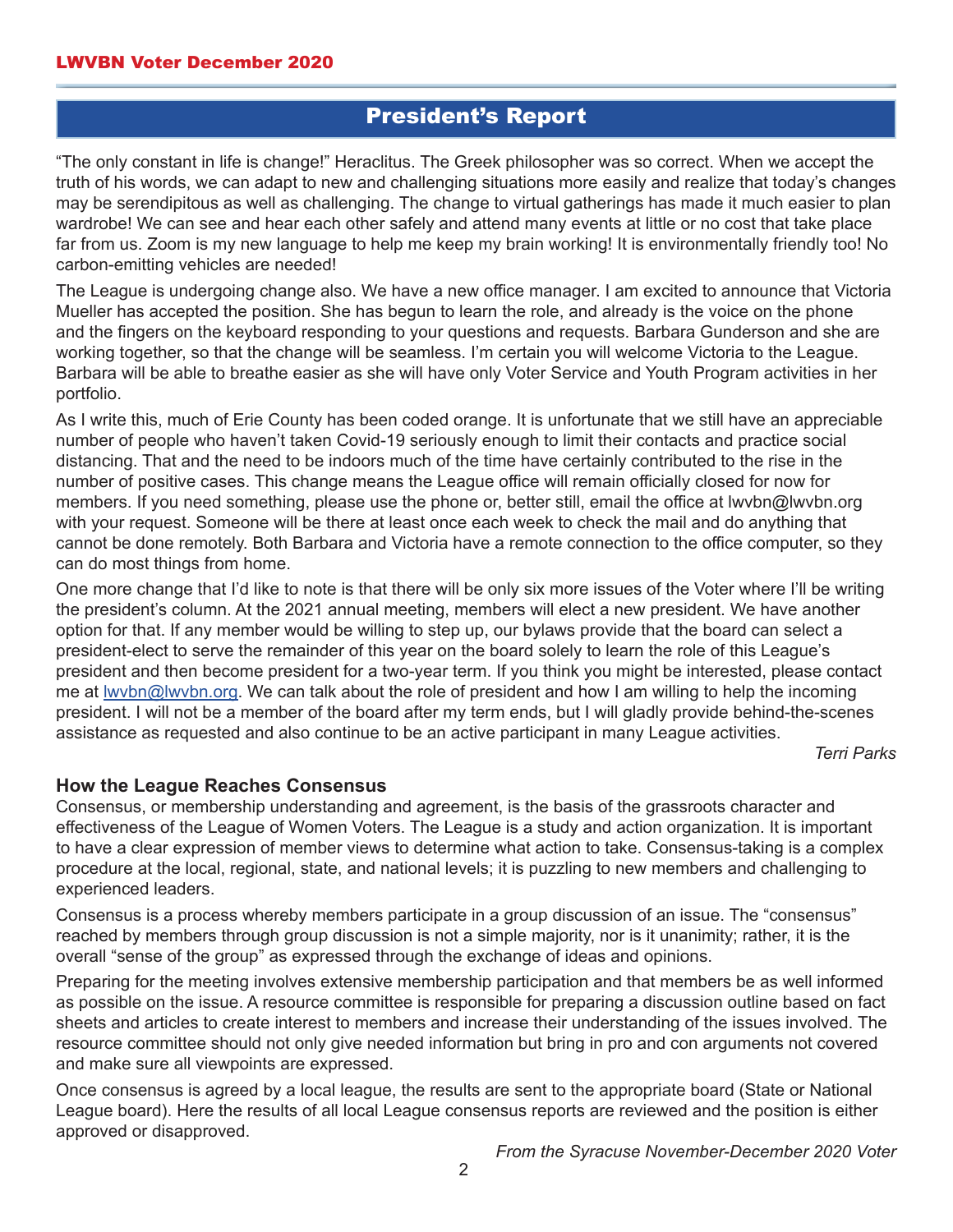# LWVNYS Healthcare Study Materials September 2020

**Introduction:** The 2019 NYS Convention charged our committee with updating the LWVNY position on Financing Healthcare (which was originally adopted in 1985 and last revised in 1991) with particular consideration of the manner in which single-payer legislation such as the NY Health Act could be fiscally viable; that is, the financial criteria we believe a single-payer system should meet, including the feasibility of implementing single-payer at the NYS level and consideration of how it might impact Medicare.

To meet this charge, we added two new sections to the proposed Position on Financing of Healthcare: Feasibility criteria for single-payer financing in NYS and favored Cost-Control Methods appropriate to guide any healthcare reform. After review, we also updated the LWVNY position on Healthcare to reflect the changes in medical practice and healthcare that have occurred in the 30 years since the positions were first adopted. (The Consensus process will conclude in the first half of 2021.)

**We are asking you to make two decisions. In each case, compare the proposed new position to the current position:** 

- 1. **Do you accept the new position on Healthcare? YES or NO.** NO retains the current position; YES accepts the new position.
- 2. **Do you accept the new position on Financing of Healthcare? YES or NO.** NO retains the current position; YES accepts the new position.

# PROPOSED NEW HEALTHCARE POSITION (2021)

#### **Goals**

The League of Women Voters of New York State (LWVNYS) believes that everyone should have access to essential physical and behavioral healthcare. New York State has a proper role in the regulation of healthcare and must assure high quality care that is affordable and accessible to all. Resources should be devoted to health promotion and disease prevention so that people can take active responsibility for their own health. People should have opportunities to participate effectively in decisions regarding their personal health and in healthcare policy decisions.

The League believes that New York State's primary role in healthcare is to assure that quality care is available to all New Yorkers. We believe that the state should provide planning and regulations to assure everyone, including the medically indigent, access to an essential level of quality physical and behavioral healthcare. Cost containment should be an important criterion in developing regulations. Such regulation, however, should not compromise the quality of care or its accessibility.

The League supports regulatory incentives to encourage the development of cost-effective alternative ways of delivering and paying for healthcare, appropriate to all areas of NYS, with coordination across regulatory bodies to avoid undue delays and contradictory, duplicative regulations. Delivery programs may take place in a variety of settings, including the home and online, and must provide quality care, meaning consistent with "standard of care" guidelines, by trained and licensed personnel, staffed adequately to ensure their own and patient safety.

Coordination of services is essential to assure that community needs are met. As public health crises increasingly reveal, NYS should protect the health of its most vulnerable populations, urban and rural, in order to protect the health of everyone. In addition, all programs should be evaluated regularly. Provider reimbursement should include incentives for efficiency and for disease prevention and health promotion activities. Public health, environmental health and research activities should be continued.

Decisions on medical procedures that would prolong life should be made jointly by patient, family, and physician. Patient decisions, including those made prior to need, should be respected.

#### **Essential Level of Quality Care**

The League supports uniform eligibility and coverage of essential healthcare services, both physical and behavioral, ideally including coverage of services such as vision, dental, hearing, and long-term care, through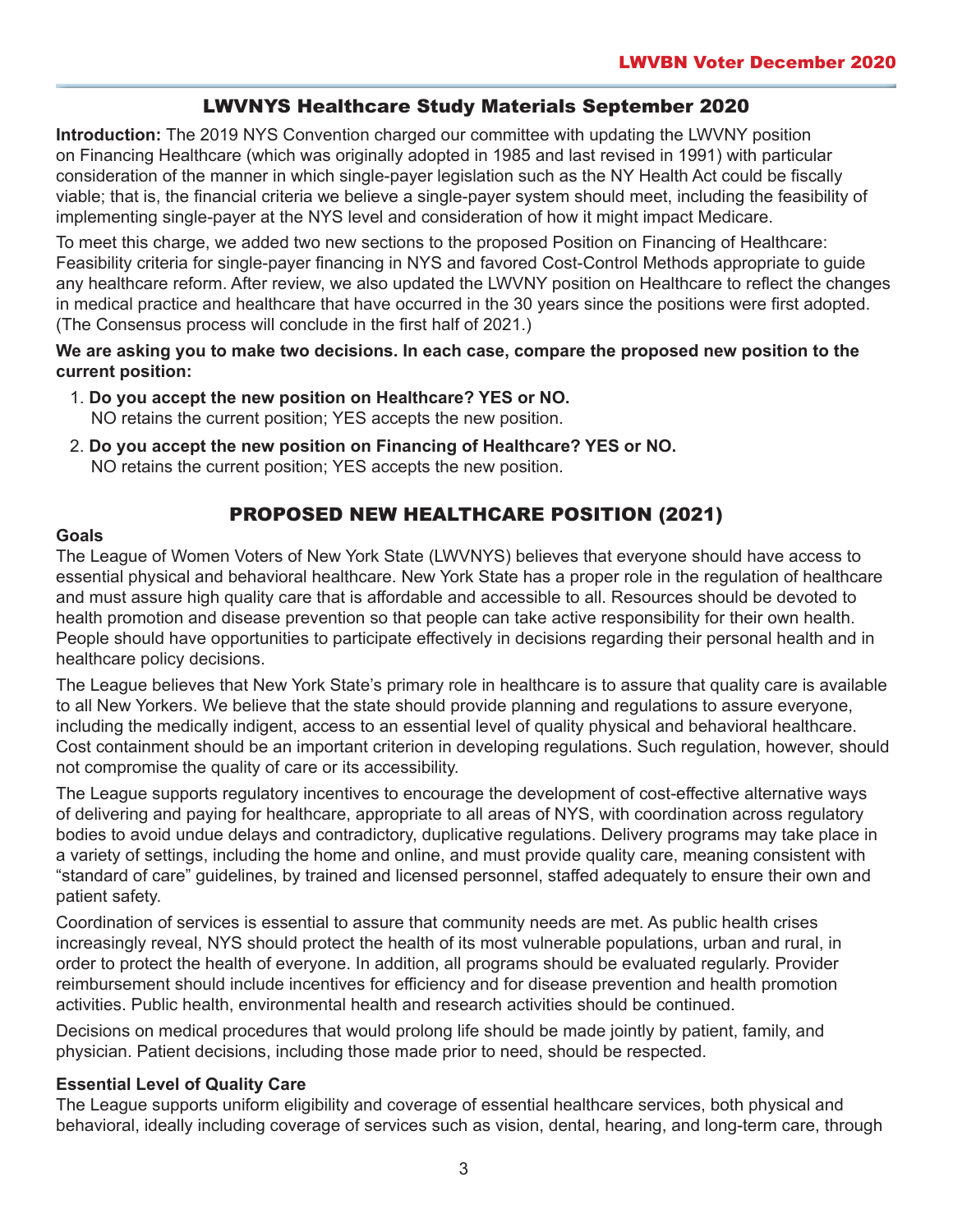#### LWVBN Voter December 2020

public financing. Access to optional insurance coverage for care not covered by public financing should be available. The League has a strong commitment to an emphasis on preventive care, health education, and appropriate use of primary care services.

#### *CURRENT POSITION ON HEALTH CARE (1991)*

*The League of Women Voters of New York State believes that everyone should have access to basic physical and mental health care. New York State has a proper role in the regulation of health care and must assure high quality care that is affordable and accessible to all. The state should support incentives to foster the development of alternative delivery and payment methods.* 

*More resources should be devoted to health promotion and disease prevention so that consumers can take active responsibility for their own health. Citizens should have more opportunities to participate effectively in decisions regarding their personal health and in health care policy decisions.* 

*The League believes that NEW YORK STATE's primary role in health care is to assure that quality care is available to all New Yorkers. We believe that the state should provide planning and regulations to assure everyone, including the medically indigent, access to a basic level of quality physical and mental health care.* 

*Cost containment should be an important criterion in developing regulations. Such regulation, however, should not compromise the quality of care or its accessibility. We support regionalization of specialized tertiary services as a means of providing access while controlling costs.* 

*There should be coordination among regulatory bodies to avoid undue delays and contradictory, duplicative regulations.* 

*The League supports regulatory incentives to encourage the development of alternative ways of delivering and paying for health care. Delivery programs should provide quality care, be cost effective, and be adaptable to different geographical locations. Services may take place in a variety of settings, including the home, and must be staffed by personnel who meet state standards.* 

*Coordination of services is essential to assure that community needs are met. In addition, all programs should be evaluated regularly. Payment methods should be encouraged which include incentives for efficiency and for disease prevention and health promotion activities. Some alternatives, which should be considered for state*  regulation, include ambulatory surgery, alternative providers, prepayment plans and the issue of professional *liability. Activities should be continued in public health and research.* 

*Decisions on medical procedures that would prolong life should be made jointly by patient, family, and physician. Patient decisions, including those made prior to need, should be respected. To participate in public discussion of health policy and to share effectively in making policy decisions, consumers must be provided with information on the health care system and on the implications of health policy decision.*

# PROPOSED NEW POSITION ON FINANCING HEALTHCARE (2021)

#### **Financing of Healthcare**

As a continuation of the 1985 statement of position on healthcare, a two-year study and consensus on the financing of healthcare was conducted from 1989 to 1991. Following study in 2019-20, this position was updated again in 2021.

The League of Women Voters of New York State believes that any proposed healthcare financing system should provide access to essential healthcare at an affordable cost for all New Yorkers, both patients and taxpayers. The League supports the single-payer concept as a viable and desirable approach to implementing League positions on equitable access, affordability, and financial feasibility. In any proposed healthcare financing system, the League favors funding supported in part by broad-based and progressive state income taxes with health insurance access independent of employment status.

#### **Federal versus State Roles**

Although the League prefers a healthcare financing system that includes all residents of the United States,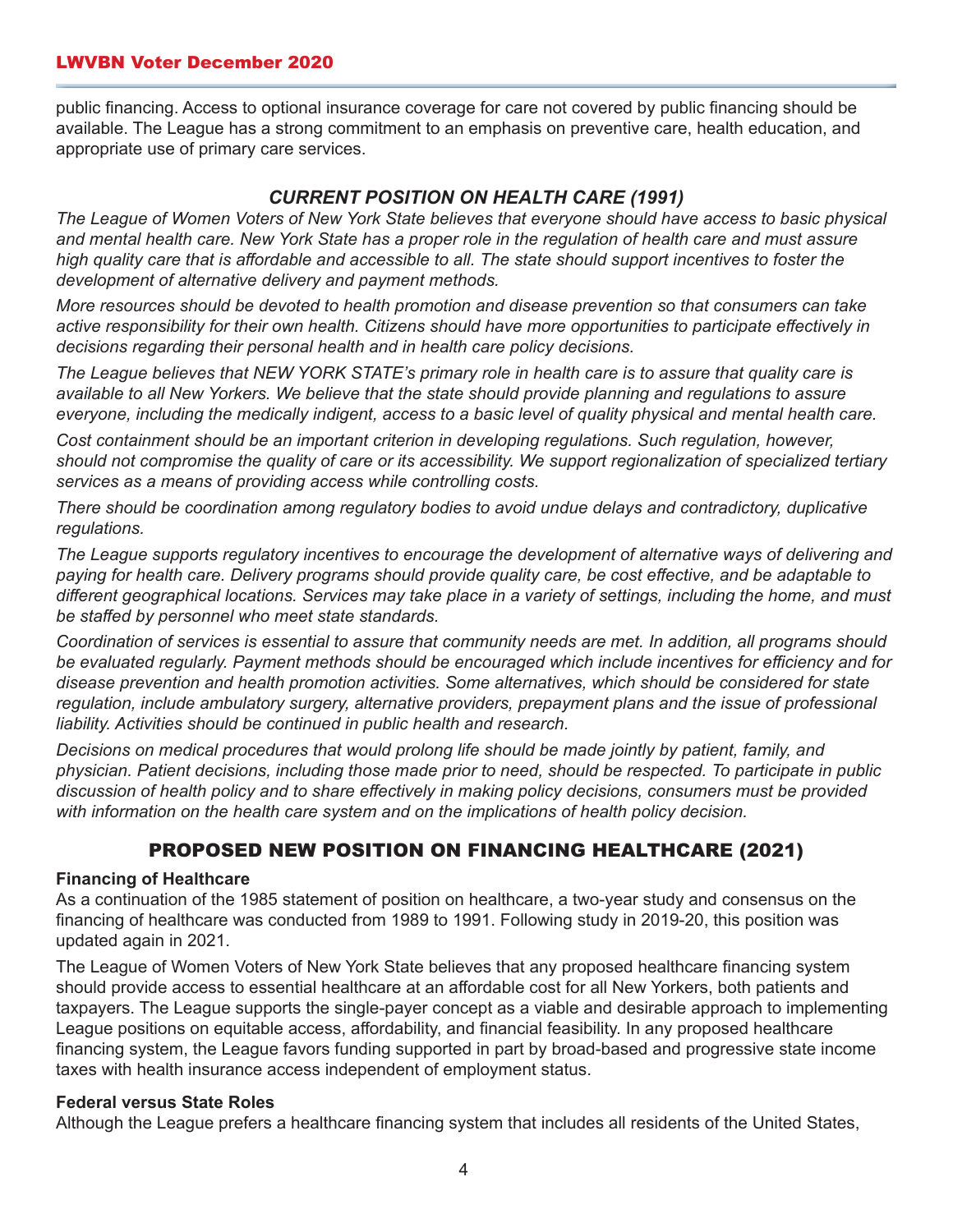in the absence of a federal program that achieves the goals of universal, affordable access to essential health services for New Yorkers, the League supports a healthcare program financed by NYS which includes continuation of federal funding.

#### **Feasibility**

The League believes the financial feasibility of any single-payer NYS program requires:

- Levels of federal support appropriate for the cost of the program
- Sufficient cost savings to be identified so that estimated overall program cost will approximate the cost of current overall health services (as funded from all sources) or less
- New state funding from individual taxpayers, employees and businesses, that is equitable and progressive to ensure affordability for all
- A healthcare trust fund managed by the state, that operates in a similarly efficient fashion as Social Security or Medicare trust funds.

#### **Cost-Control Methods**

To reduce the impact of any tax increases, healthcare reform should contain costs. The League believes that efficient and economical delivery of care can be enhanced by such cost-control methods as:

- Reduction of administrative costs both for this plan and for providers
- Negotiated volume discounts for pharmaceuticals and durable medical equipment to bring prices closer to international levels — or importing of same to reduce costs
- Regionalization of specialized tertiary services to ensure timely access and quality
- Evidence-based treatment protocols and drug formularies that include cost/benefit assessments of medical value
- Malpractice reforms designed both to compensate patients for medical errors and to avoid future errors by encouraging robust quality improvement processes (at individual and systemic levels) and open communications with patients
- Investment in well-care such as prevention, family planning, patient education, primary care to increase health and reduce preventable adverse health events/expenditures
- Investment in maternal/infant and child care, chronic disease care, and behavioral healthcare
- Provision for short-term and long-term home-care services to reduce institutionalization
- Innovative payment and record-keeping

Specific cost-control methods should reflect the most credible, evidence-based research available on how healthcare financing policy affects equitable access to healthcare, overall quality of care for individuals and populations, and total system costs of healthcare and its administration. Methods used should not exacerbate disparities in health outcomes among marginalized New Yorkers.

#### **Public Participation**

The League supports public input as integral to the process for determining health care coverage and funding. To participate in public discussion of health policy and to share effectively in making policy decisions, NYS residents must be provided with information on the healthcare system and on the implications of health policy decisions.

# *CURRENT POSITION ON FINANCING OF HEALTH CARE*

*As announced by the State Board, November 1991*

*As a continuation of the 1985 statement of position on health care, a two-year study and consensus on the financing of health care was conducted from 1989 to 1991. Major concerns were the financial limitations on access to health care for the uninsured and the underinsured and the escalating cost of health care.* 

*The current financing system which involves public programs with limited eligibility, and private insurance coverage for selected groups and selected health care treatments, does not meet League criteria for access and equity in health care as stated in the position of 1985.* 

*The League of Women Voters of New York State supports uniform eligibility and coverage of basic health*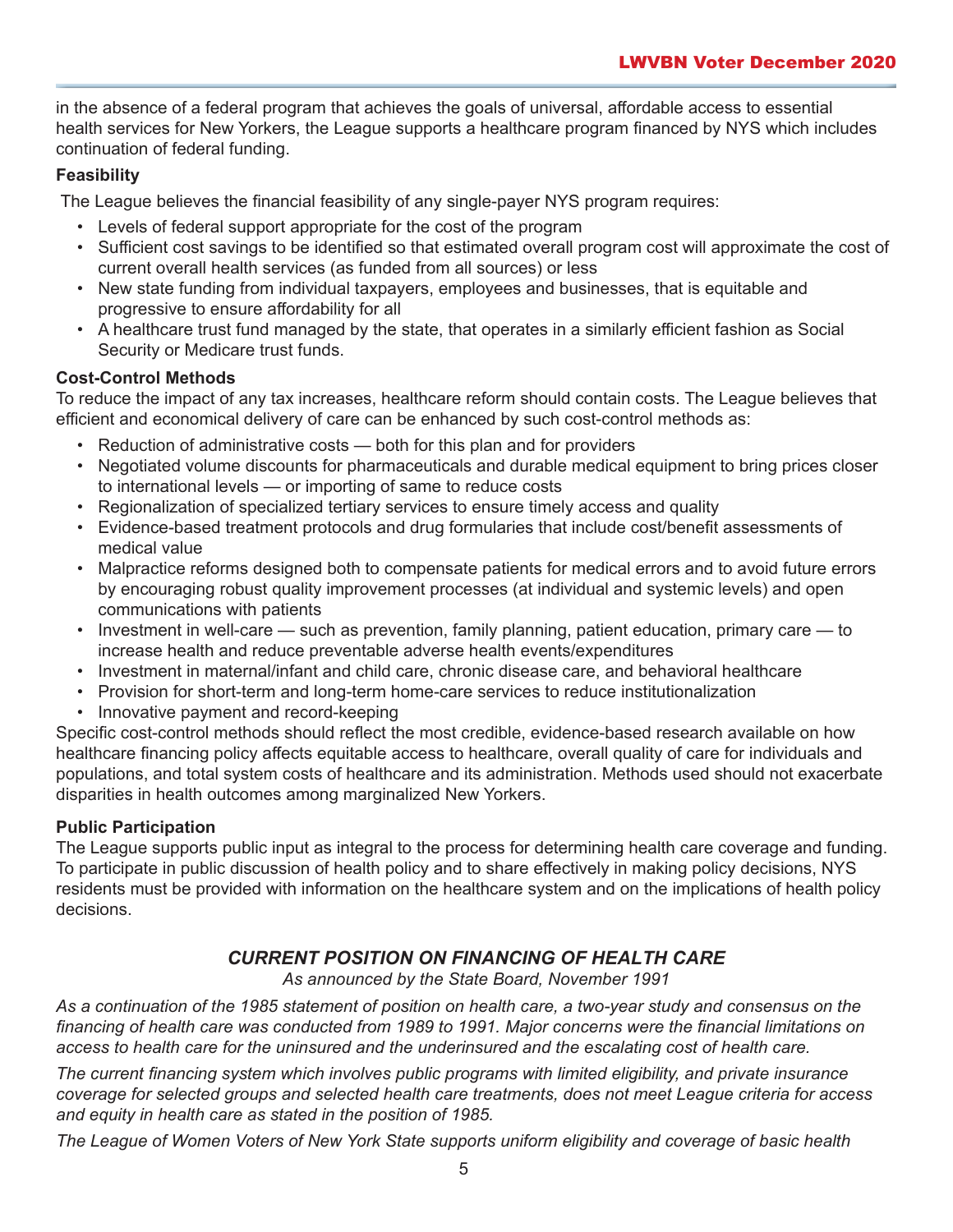#### LWVBN Voter December 2020

*care costs through public financing. Access to optional insurance coverage for care beyond the basic level of coverage should be available. Assuming that public funds for health care are limited, the League believes that the scope of services contained in basic coverage and the cost/benefit ratio of medical treatments should be considered in efforts to contain costs. The League has a strong commitment to an emphasis on preventive care, health education, and appropriate use of primary care services.* 

*The Federal government should be the primary vehicle for the financing of health care, determining eligibility for health care services, and determining the scope of services to be provided. The State should assume secondary responsibility in these areas.* 

*The League should ensure that public input is an integral part of the process in determining priorities in health care coverage. Cost containment efforts should precede increased taxes or reallocation of funds from other state programs.* 

*The League supports the single payer concept as an acceptable approach to implementing League positions on equitable access and cost containment.* 

*The League supports the establishment of an administrative system for determining patient compensation as a modification of the tort system related to patient injury.* 

*Overall, the League believes that universal access must be balanced by restrictions in the scope of services, and that the scope of services should be determined by knowledgeable professionals and consumers with administrative and legislative oversight.*

#### **Welcome Our New Members!**

We are pleased to report that we have added five new individuals to our growing membership: Ariella Newman of Tonawanda, Molly Ford of Buffalo, Amy Lachuk of Buffalo, Kathleen Pace of East Amherst, and student member Maria Evancho of Hamburg.

*Lori Robinson and Mary Ann Turkla* 

#### **Great Decisions**

The Great Decisions discussion group will meet via Zoom teleconference at 10:00 a.m. on Thursday, December 3. The topic will be "Modern Slavery and Human Trafficking." [The Foreign Policy Association](https://www.fpa.org) states this about the topic: "Almost every nation has enacted laws criminalizing human trafficking, and international organizations, governments, and NGOs sponsor a large variety of projects to curb trafficking and slavery. Billions of dollars have been allocated to these efforts. What is the international community doing to combat slavery and trafficking? What are the experiences like for those being trafficked?"

This promises to be an interesting and relevant topic. An email link will be sent out to Great Decisions participants a day or two in advance of the December 3 date.

Contact Fran Holmes at **Iwvbn@lwvbn.org** if you have any questions, or wish to be included in this Zoom teleconference call.

*Fran Holmes*

#### *DEI Committee Update: So, what is DEI?*

**Diversity.** People are not diverse. Groups are diverse by virtue of being composed of people with different attributes. There can be diversity of age, gender, gender identification, sexual orientation, race, religion, culture, ability, education and socioeconomic status, to name a few.

**Equity.** Simply put, it is leveling the playing field for all participants. It is giving everyone the opportunity to succeed by eliminating barriers. It is different from equality, where all players are provided the same tools, irrespective of needs, abilities or background.

**Inclusion.** Bringing in people who have previously been excluded from your group and truly listening to them,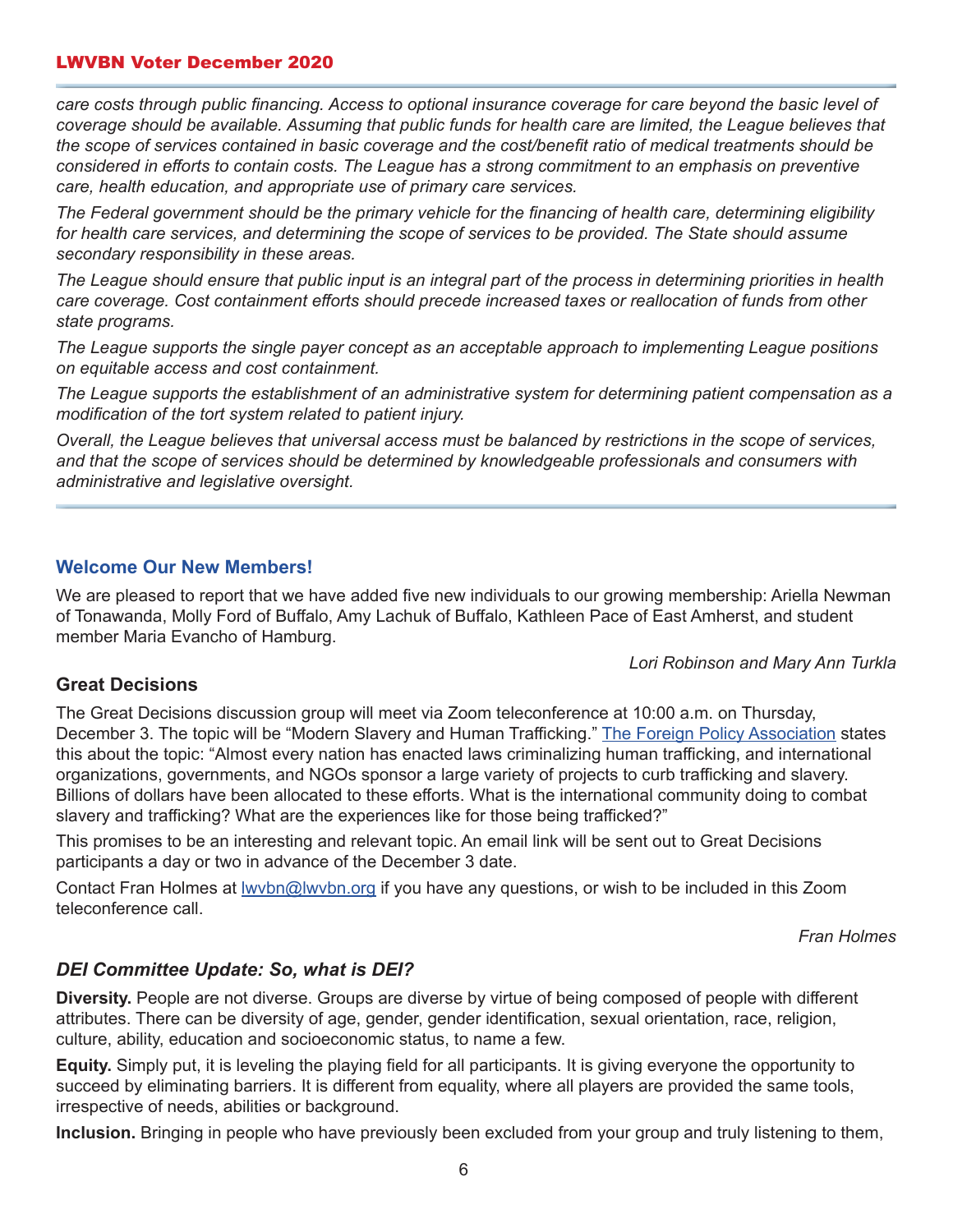understanding their point of view, and sharing the decision-making power with them.

Vernā Meyers, a diversity advocate, has said, "Diversity is being invited to the party. Inclusion is being asked to dance." If you are interested in learning more, please use the link provided to see her TED talk, "How to overcome our biases? Walk boldly toward them." She is a very engaging speaker.

#### [Link to Verna Meyers' Ted Talk](https://www.ted.com/talks/verna_myers_how_to_overcome_our_biases_walk_boldly_toward_them)

The hope of the DEI Committee is that we will all look at ourselves personally and organizationally. How do we plan our activities with DEI in mind? Are we able to think unconventionally and do things in a way we have never tried? What do we fear?

Aside from the DEI concept filtering into our GOTV activities, the DEI Committee is collaborating with members of the local NAACP and SANYS (Self Advocacy of Western New York) to present a Zoom round-table discussion on the history of voting in February 2021. How have legislation and subsequent actions of citizens eased or impeded the path to the enfranchisement of women, African Americans, people with developmental disabilities or those who identify with all three? Our planning sessions have been most interesting because we learn from one another. A very exciting comment, to which we all agreed, was that perhaps the planning of this event can lead to future conversations and joint event planning. It is a hopeful start.

*Liz Zausmer, Chair*

### *Getting Out the Vote Through a DEI Lens*

The GOTV Steering Committee and Voter Services have not been idle. Nor have we been working alone. Throughout this election year we have met, collaborated with and learned from members of several other civic organizations.

Barbara Gunderson, Voter Services Chair, put on her teacher's hat and taught about the importance of voting at several high schools and colleges. On one occasion she worked with Tyrell Ford of PUSH Buffalo and on another she was accompanied by Muna Munassar of Access Buffalo. The State League awarded Barbara a \$100 grant for her presentations and work with SANYS, an advocacy group for people with developmental disabilities. Linda Koenigsberg has developed relationships with several colleges to increase voter registration and GOTV activities. As a result, she has been asked to join UB Votes, a non-partisan, campus-wide effort charged with increasing voter registration and engagement.

Barbara G. and Liz Zausmer attended a leadership "boot camp" hosted by Voice Buffalo. We were fortunate to meet Nina Lukin, who joined the League and quickly began to volunteer. We met Portland Jackson, a community organizer with NOAH (Niagara Organizing Alliance). We have since collaborated with them at Niagara County Community College and Niagara University. They also provided information to help Alberta Roman promote voting in Tonawanda and other Niagara County locations.

Thirty-two League volunteers wrote and mailed 3,000 postcards to the Lovejoy District, a historically low voter turnout district. Voice Buffalo provided us with the information regarding the addresses. We registered voters in Lovejoy and met someone who connected us to the Jericho Road Community Health Center where they were planning voter registration events. We provided them with voter information and lawn signs.

If you saw an NFTA bus cruising by with a "Your Vote Counts" sign featuring a League logo along with those of the NAACP and PUSH Buffalo, you witnessed another example of interagency collaboration. A combination of funds from our League, private individuals, the NAACP, PUSH Buffalo and a State League grant paid the bill. Thank you, Mary Ann Turkla, for the bus sign idea.

The PUSH Buffalo "Street Team" has worked tirelessly to register and encourage people to vote. The League provided pamphlets and other voter education materials. In turn, they provided us with addresses from their VAN account so that we could distribute several hundred packets of voter information in West Side neighborhoods.

This is not all, but in the interest of space, suffice it to say that we have been successful, reaching thousands of voters; and we are richer for it because we have strengthened our community connections.